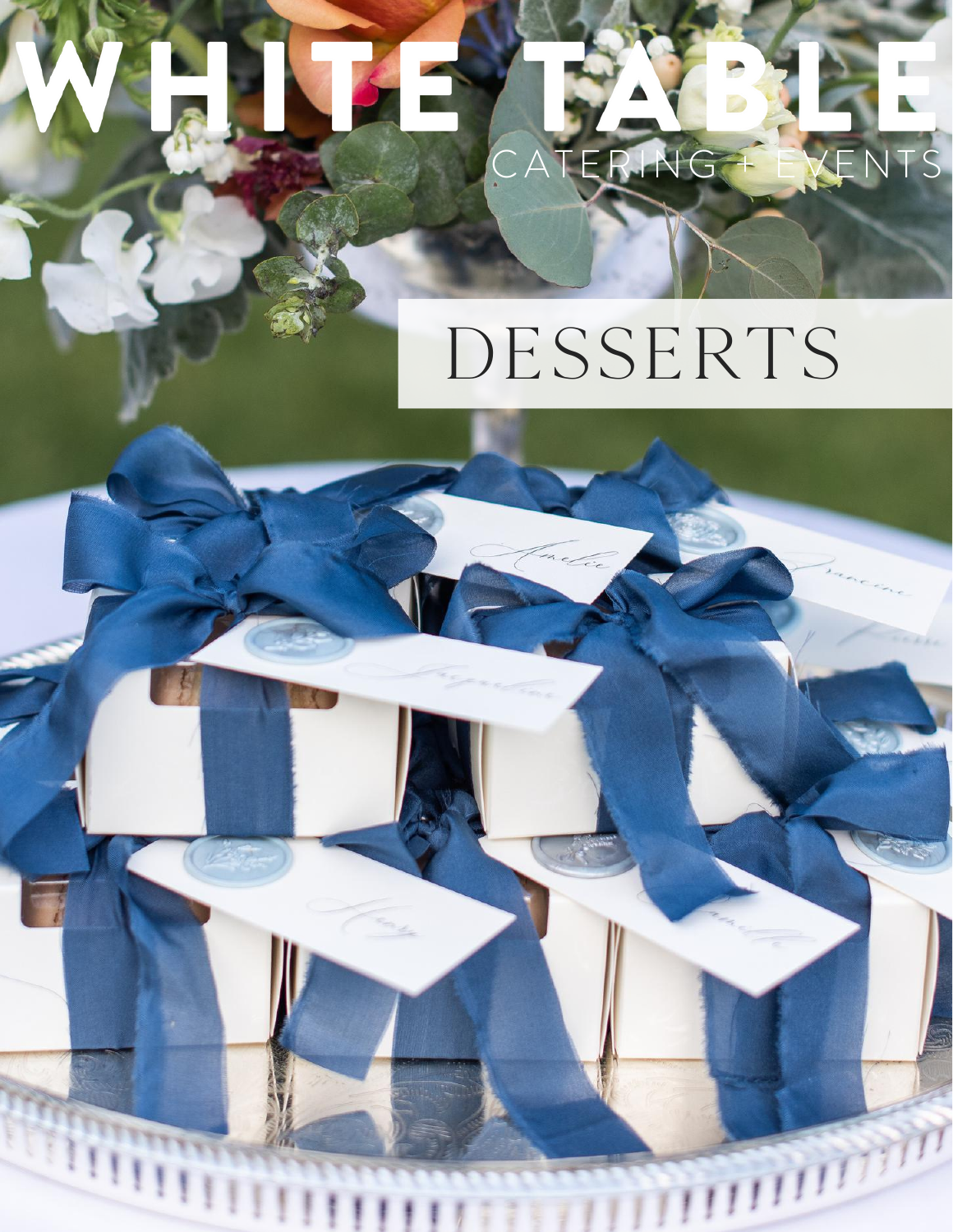### sweet treats



*minimum of 75 orders. Price Per Guest. Menus require additional rentals and staffing.*

#### DESSERT BITES

Petit Fours V 8 per piece selection of artisanal tartlets, entremets, macarons & mini desserts (averaged out to 1.5 pcs per guest)

Macarons V 3.5 per piece a selection of parisian macarons (per piece)

Tartes de Saison V 4

- seasonal tart assortment:
- creme patisserie & fresh fruit
- 70% chocolate mousse & peanut brittle crumble
- lemon mousseline & torched meringue

Warm Apple & Rhubarb Crumble 8 apple and rhubarb, oat & nut topping, vanilla bean ice cream

#### **STATIONS**

Assorted Gourmet Cakes V 15 a selection of cakes served with cinnamon chantilly cream, berry coulis and compotes

Affogato Station 14 Nespresso espresso shot, biscotti and ernest sweet cream ice cream

Gourmet Doughnuts 12 donut varieties from local gourmet bakery Summer Dessert Station 16 a selection of:

- summer berry and passionfruit pavlova
- assorted macarons
- creme patisserie & seasonal fruit tart

Assorted Seasonal Pies and Ice Cream 14 seasonally inspired pies served with locally churned ice cream

**DONUTS** 

Mini Gelato Cones 5 locally sourced handmade ice cream in two varieties served in mini waffle cones

Torched S'mores 15 graham wafers, callebaut dark chocolate, white chocolate, salted caramel & torched specialty marshmallow

Cinnamon Sugar Churros 9 crisp fried choux pastry dusted with cinnamon, nutmeg and sugar, chilli chocolate sauce, salted caramel sauce served in individual cups

Cotton Candy Bar 6 organic cotton candy sugar, spun to order in seasonal flavors

Seasonal Macaron Favour Bar specialty macarons boxed to order in acrylic boxes & tied with ribbon (can also be individually set on each place setting, add hand dyed silk ribbon for 2 pp)

#### A D D I T I O N A L SERVICES

Cake Cutting & Plating 3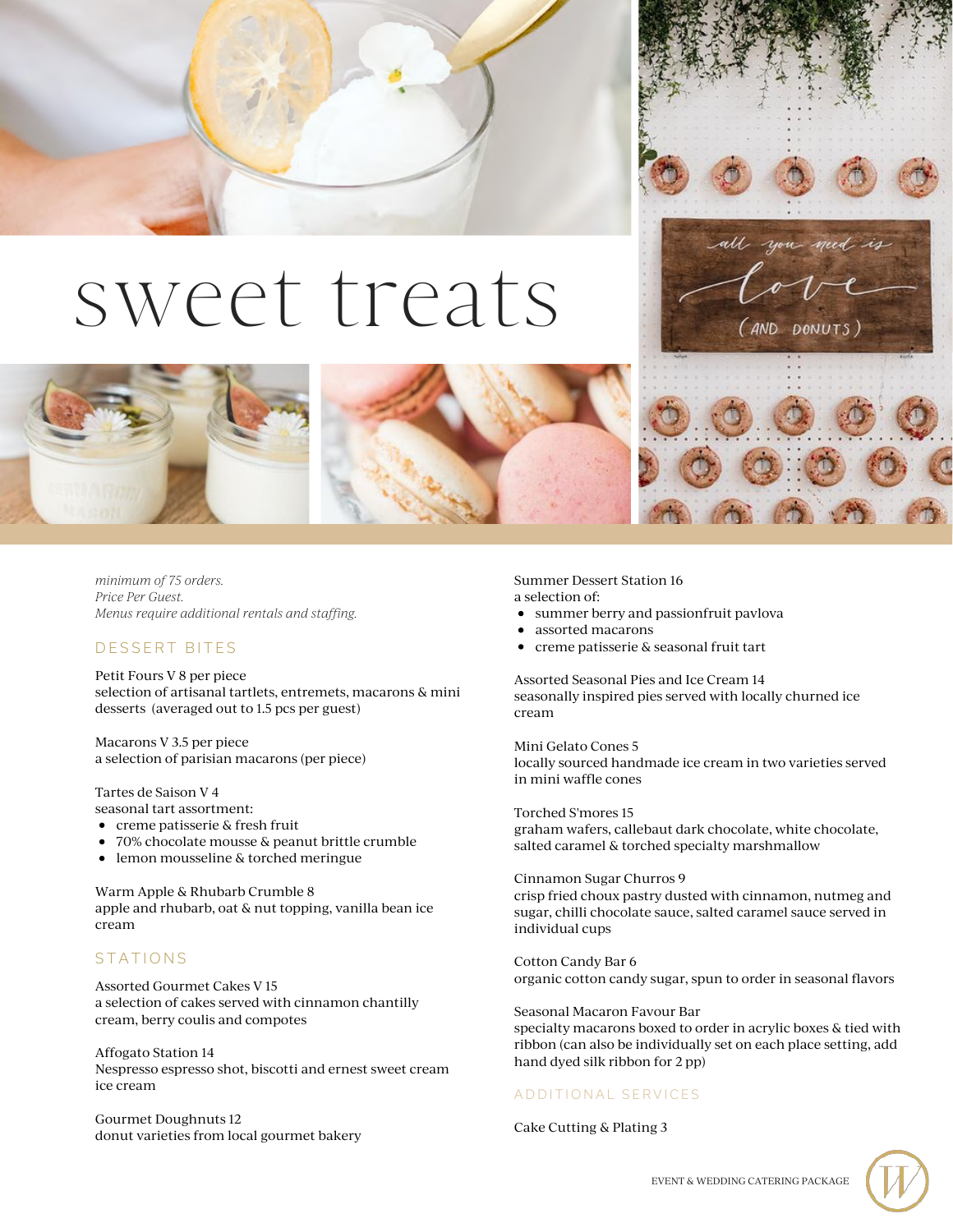**GROVELAND ESTATE** WEDDINGS



#### Having your event at

### GROVELAND?

#### S E L E C T I ON S

Spiced Apple & Caramel Cake Jars 9 layers of cake, mascarpone cream, caramel and poached apples in individual jars

Fire Pit Smores Boxes 9 graham crackers, dark and milk chocolate, and homemade (Add hand-dyed silk ribbon for 2 pp)